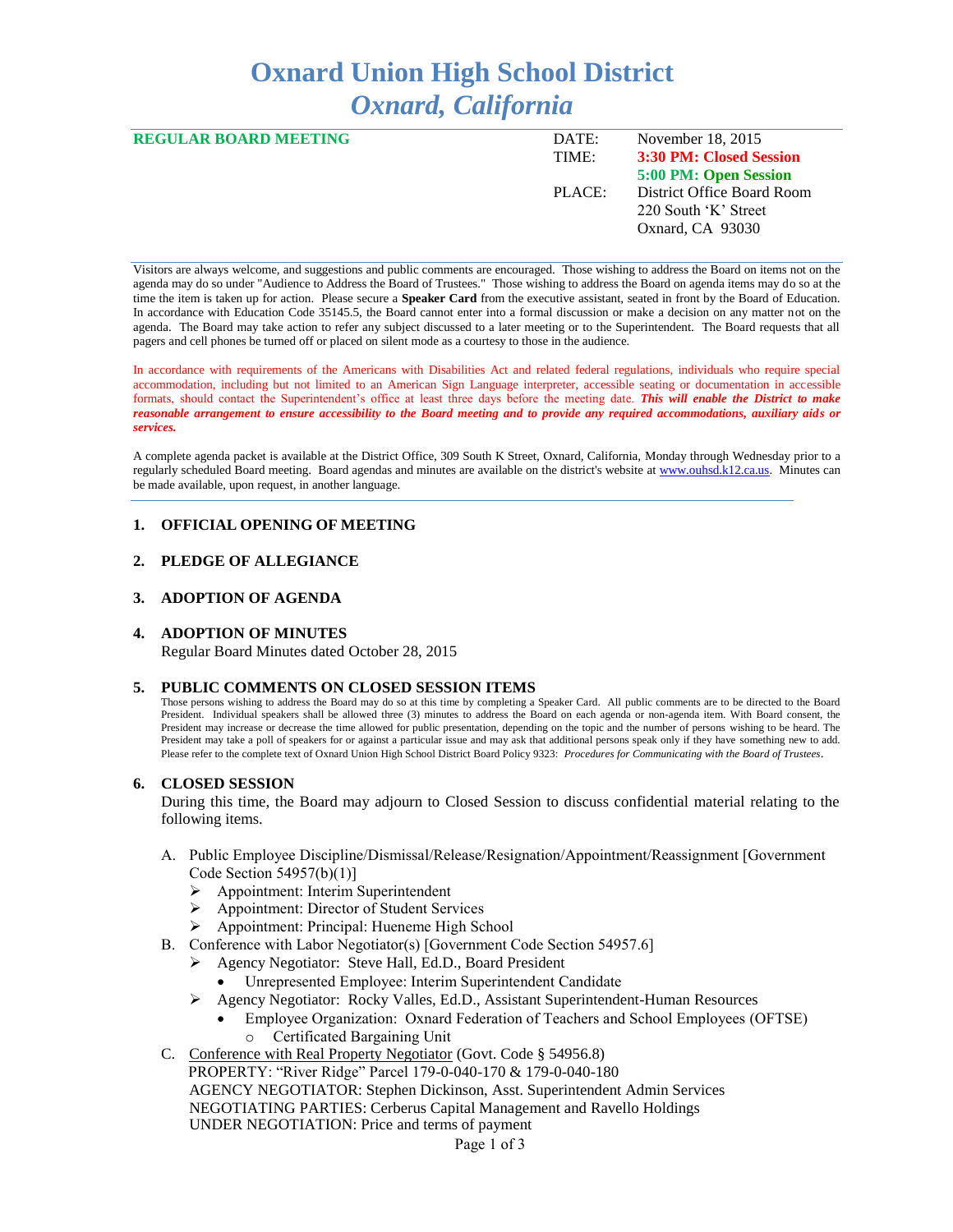Board Meeting Agenda November 18, 2015

> D. Conference with Real Property Negotiator (Govt. Code § 54956.8) PROPERTY: "Maulhardt" Parcel 214-0-020-595 AGENCY NEGOTIATOR: Stephen Dickinson, Asst. Superintendent Admin Services NEGOTIATING PARTIES: Jaclyn S Fujita UNDER NEGOTIATION: Price and terms of payment

## **7. RECONVENE IN PUBLIC: REPORT ON CLOSED SESSION ACTION**

## **8. PUBLIC COMMENTS TO ADDRESS THE BOARD OF TRUSTEES**

Those persons wishing to address the Board may do so at this time by completing a Speaker Card. All public comments are to be directed to the Board President. Individual speakers shall be allowed three (3) minutes to address the Board on each agenda or non-agenda item. With Board consent, the President may increase or decrease the time allowed for public presentation, depending on the topic and the number of persons wishing to be heard. The President may take a poll of speakers for or against a particular issue and may ask that additional persons speak only if they have something new to add. Please refer to the complete text of Oxnard Union High School District Board Policy 9323: *Procedures for Communicating with the Board of Trustees.*

### **9. SUPERINTENDENT'S REPORT**

#### **10. STUDENT REPRESENTATIVE TO THE BOARD –** Celina Espinoza

#### **11. CONSENT CALENDAR**

#### **Administrative Services**

- A. Consideration of Approval of Revision of Authorization of Signatures
- B. Consideration of Approval of Agreement between Oxnard Union High School District/Pacifica High School and American Star Trailways for Grad Night Transportation to Disneyland
- C. Consideration of Approval of Agreement between Oxnard Union High School District and The Howard E. Nyhart Company Inc. for Other Post-Employment Benefits Actuarial Study Services
- D. Consideration of Approval of Agreement between Oxnard Union High School District and Fence Corp. for the Pacifica High School Fence Project No. MO15/16.001R
- E. Consideration of Approval of Agreement between Oxnard Union High School District/Channel Islands High School and The Vineyards for Prom 2016
- F. Consideration of Approval of Purchase Orders and Direct Pays, October 19 November 6 , 2015

#### **Educational Services**

- G. Consideration of Approval of Non-Public School Placement for Student Cases #11-16, according to the Recommendation of the Student's IEP Team and the Director of Special Education.
- H. Consideration of Approval of Stipulated Student Expulsions by Agreement of the School Principal, the Student, and the Students' Parent/Guardian, as per Board Policy 5144, Section 22

#### **Human Resources**

I. Consideration of Approval of Certificated and Classified Personnel

# **12. ACTION ITEMS**

#### **Administrative Services**

- A. Consideration of Approval of Agreement between Oxnard Union High School District and CSM Consulting for 2015-2016 ERate Processing Services
- B. Consideration of Approval of Recommendation of Measure H Bond Oversight Committee Members
- C. Consideration of Adoption of Resolution No. 15-30, Resolution to Change Authorized Signatures for the Revolving Cash Fund
- D. Consideration of Adoption of Resolution No. 15-31, Resolution to Change Authorized Signatures for the Adult Education Account